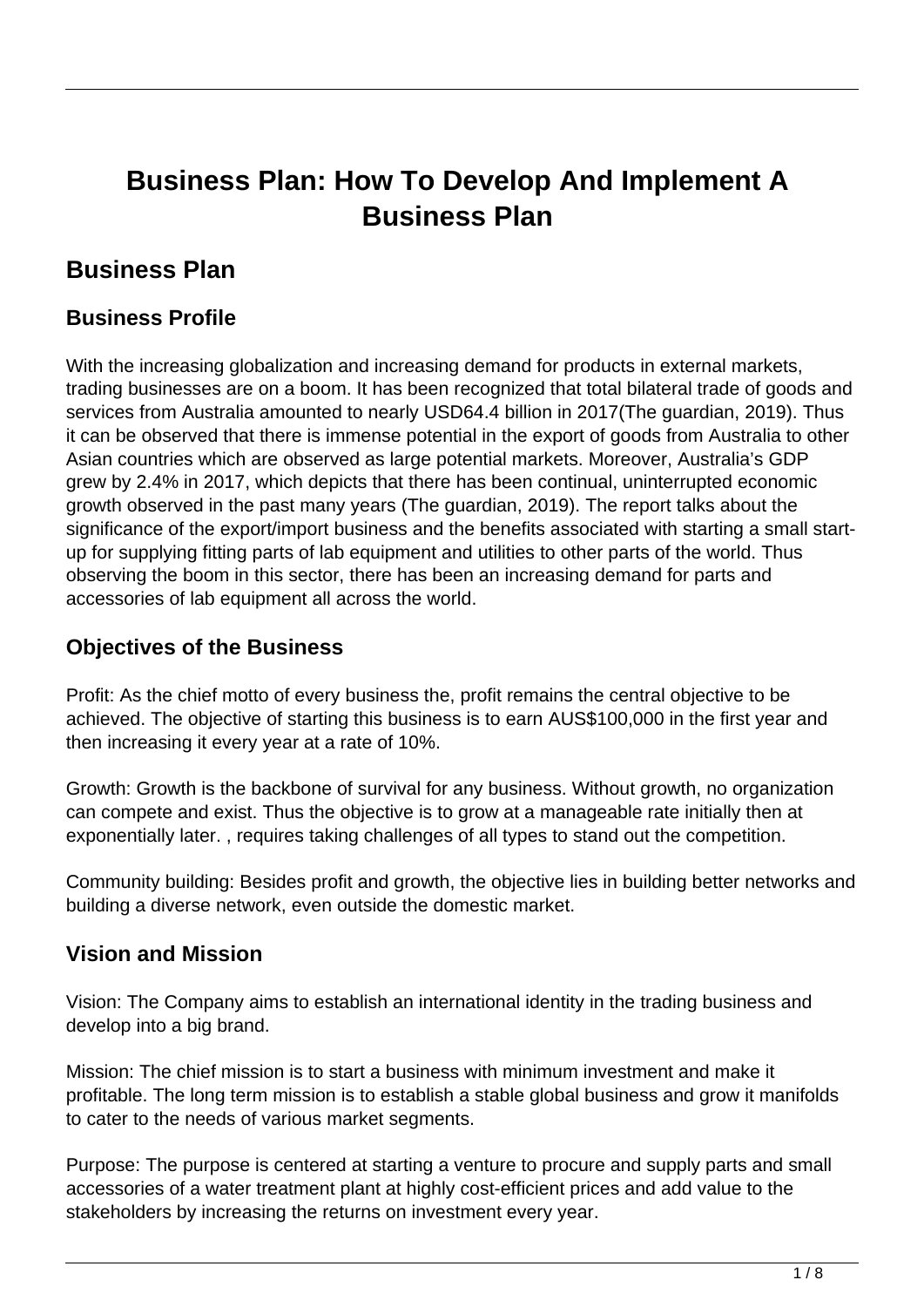### **Success factors**

The chief success factors of trading parts and supplies of water treatment plant are:

Marketing: Marketing is the backbone of any business. Thus the aim lies in developing strong marketing strategies after thoroughly studying the market demand and needs of consumers.

Quality: Ensuring that best quality products are offered to clients to establish a strong presence in cutting edge competition in this sector.

Networking: Networking helps to build strong client-company relations. The more we are attached to clients the more we can understand their requirements which is extremely necessary for customer satisfaction

Follow up: Regular follow-ups from clients helps in identifying the weaker areas so that improvisation can be made and better services can be provided.

Growth: Regularly checking growth parameters will help in identifying whether the business is consistently expanding or not as per the set parameters

### **Marketing Plan**

### **Market Summary**

Since the parts and accessories belong to steel manufacturing plants and lap equipment machinery, the target clients will be the businesses dealing in steel manufacturing. However, potential clients have been segregated into four major categories:

- Industrial clients
- · Retail clients
- · Manufacturing units
- · Service providers.

To cater to the needs of various sectors, it is crucial to reach the target customers to make them aware of our products and to stand the exceeding competition. Being in the mechanical industry, our target audience will be the mid-size companies and international agencies.

### **Marketing Strategy**

The key strategy is to serve the niche market. The retail marketing strategy focuses on creating a brand that can be recognized in the future for the quality of goods. The core idea is to target the potential market niches in developing countries where the demand is usually very high, and it is anticipated in years to come.

Internet: The most prominent means of marketing in today's scenario is digital marketing. The online marketing has the greatest reach and is the best cheapest and the easiest way to market your products in geographically scattered areas. Since the company intends to increase its operations in the global market, this is the best strategy to reach international clients.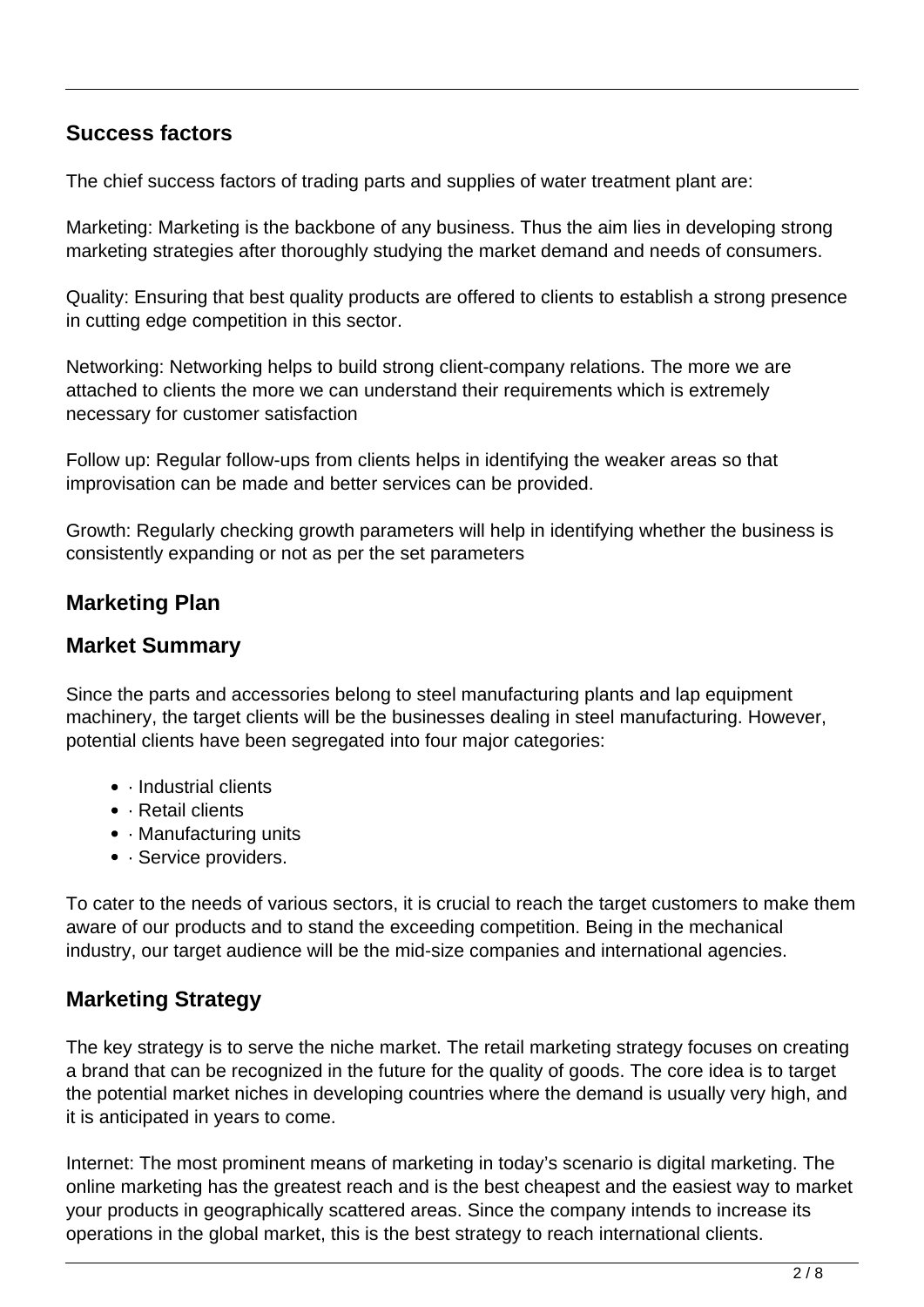Trade Shows: Though such shows bear costs which are pretty higher, yet exhibiting products at industrial trade shows held internationally can give immense exposure and bring customers from other parts of the world too.

Press Releases: Press releases will benefit by reaching a larger crowd and mostly those who do not prefer to use social media.

Print Ads: The traditional yet effective way of sharing relevant information about the company.

### **Marketing Trends**

Observing the increasing development and the setting up of new research and development institutions, it has been determined that there is an increasing growth in this industry. Moreover, big manufacturing companies have started their operations at multiple centers. Thus the requirement of these parts is increasing day by day. Hence observing these trends marketing strategy can be devised

### **Marketing mix.**

The various components of the marketing mix will be set as follows:

- Product: The product range will include all the equipment and parts used in steel manufacturing and the lab equipment industry. Since there has been a growing demand for fitter parts that are used in steel production, the main focus will be on it. Products will be procured at less cost and then supplied in the manufacturing units.
- Price: Low pricing policy will be kept in the initial year but then observing the market response and the level of competition it can be enhanced.
- Promotion: Promotion will be done both in local and global markets using traditional and digital media.
- Place: Most preferably, the marketing will be done in domestic markets, initially expanding further in other Asian nations.

### **Budget**

Initially, the marketing budget will be kept high to establish a strong market presence of the firm. Thus the budget set for marketing is 50000\$. This will be segregated into the type of marketing depending upon the respective benefits from each marketing type.

### **Purchasing Plan**

The purchasing of the spare parts will be done from China and Japan, which are big manufacturers of quality spare parts.

- Market Analysis: In the initial market analysis will be done to obtain the information on types and number of suppliers. Then extensive research will be conducted to determine the prices and the policies of different suppliers which can adhere to our company's policies. This will take a time duration on 1-2 months.
- Evaluating the goods: After shortlisting the suppliers, goods offered by them will be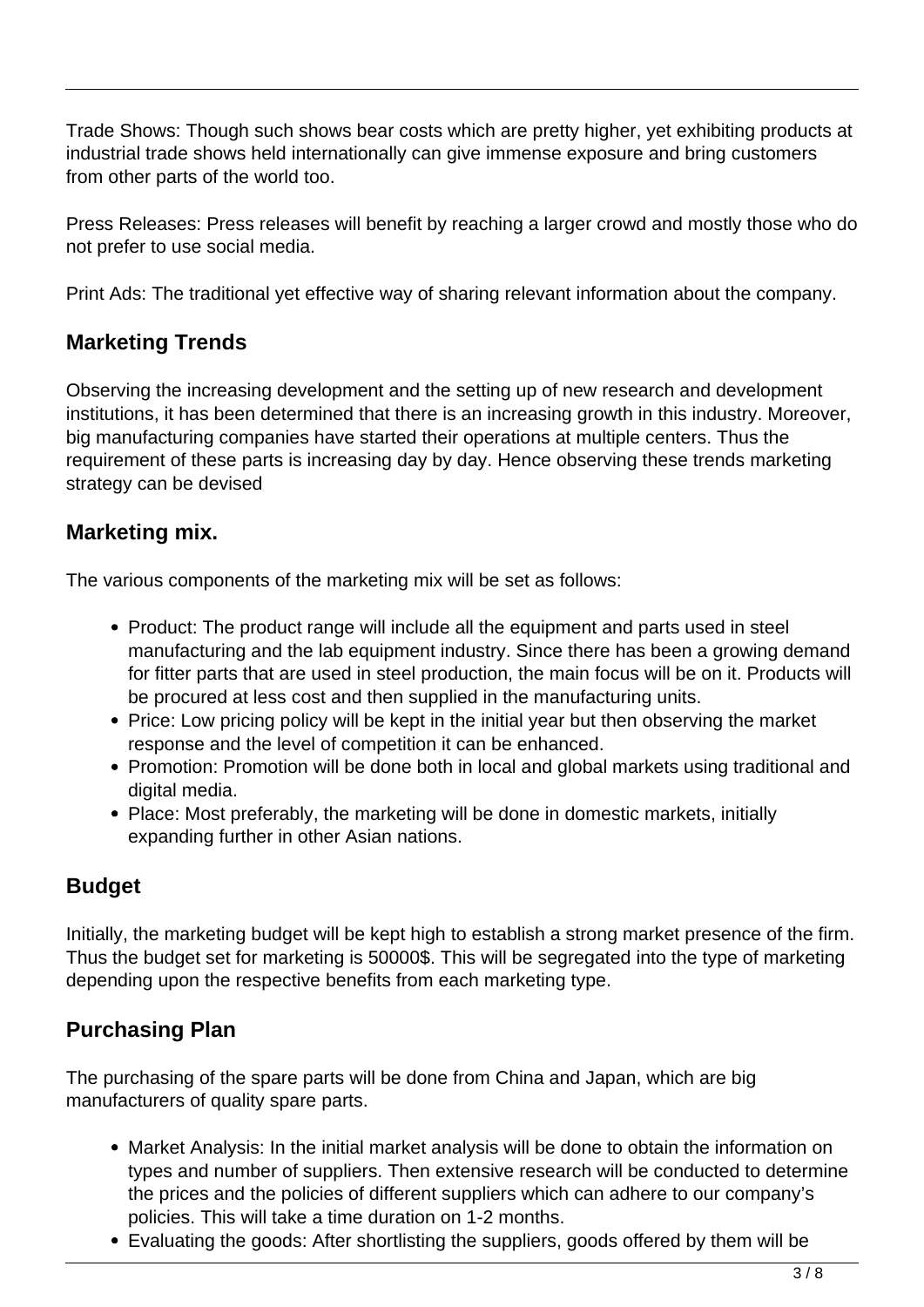evaluated for quality and price.

- Sending Queries: The suppliers will then send queries regarding the products. In this process, suppliers shall be asked to submit their price quotations.
- Evaluation and Selection of Best Quotation: After a complete analysis of the cost and benefit, the suppliers with the best prices shall be selected.
- Generating Purchase orders: Final step is to place the orders for the goods.

### **Production Plan**

Though the business is not completely a production unit, the chief focus will be on purchasing high-quality goods. However, parts procured from other countries are incomplete raw form and required small changes to be made, such as fixing of nozzles and caps in some accessories will be undertaken at the company's workshop. Also, the production will include proper packaging of the goods. These tasks add value to the products with which a larger profit can be earned.

- 1. The classification of spare parts range.
- 2. Identifying the decoupling point in the company.
- 3. The analysis of spare parts stock in the decoupling point.
- 4. The choice of an appropriate system of spare parts stock replenishment adjusted to the condition and type of the company.
- 5. Parameterization of the worked-out solution

### **Production plan schedule**

### **Production Stages**

Tasks to be accomplished

#### **The classification of spare parts and the raw material procured**

The items procured will first be segregated into different categories. The Pareto Method or the ABC method will be used for it. This means that the material will be grouped into 3 main categories A, B, and c; where A holds 20% of all items that generate 80 % of the sales, B includes the rest 30 % of items that can generate 15 % of sales and the last category C include other items that do not have high economic value but are required for the business

1-2 month

#### **Checking whether all the groups are classified correctly and on time.**

It is crucial to determine the gap between the supplier's lead time and the production cycle (Cyplik, Hadas, and Fertsch, 2009). Thus if the supplier's lead time is less as compared to the production cycle, the decoupling point can be shift accordingly. Also, we will determine the demand beforehand so that delivery of goods does not get delayed.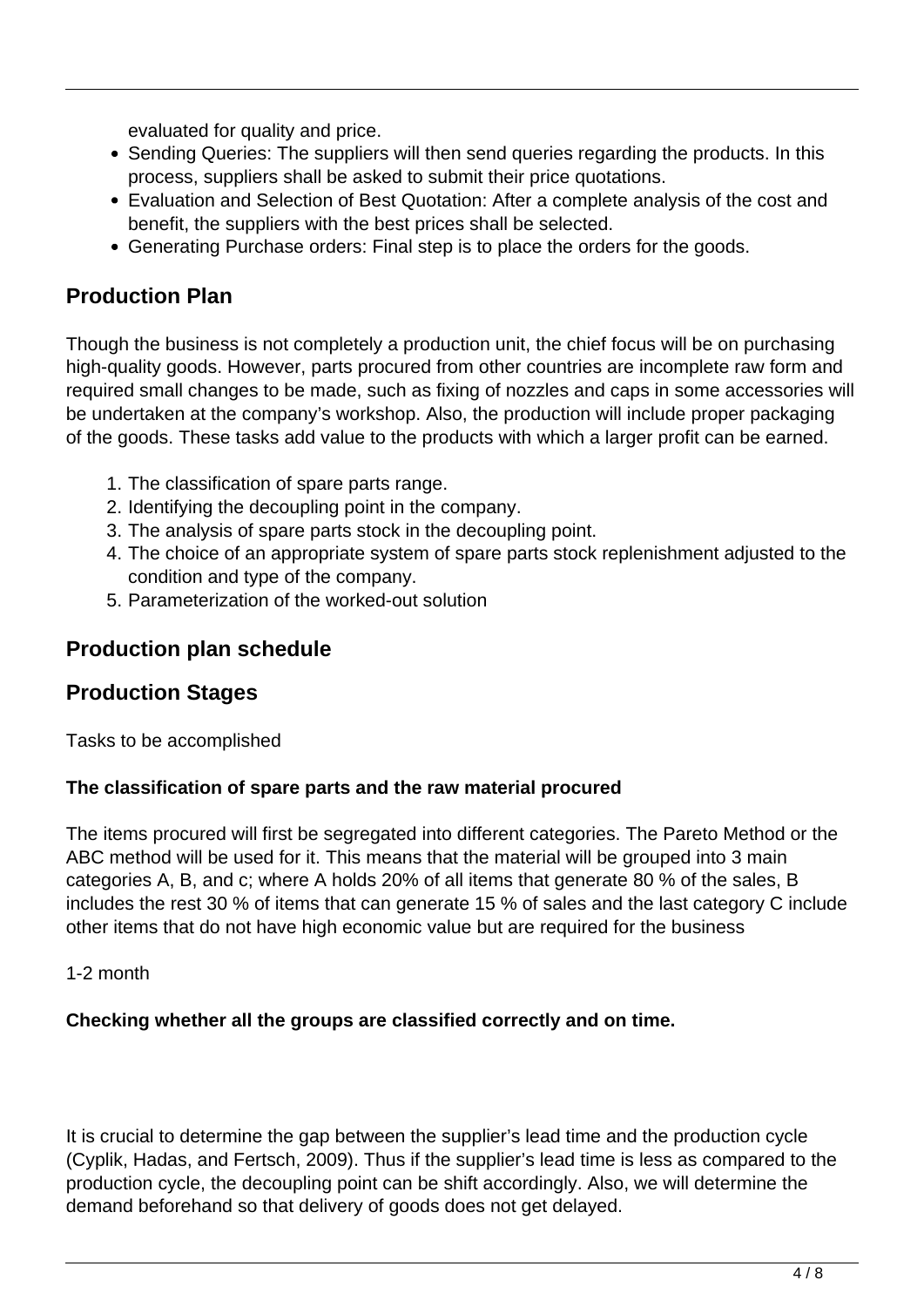#### 1-2 weeks

#### **Identifying the decoupling point**

Continuous monitoring of the production cycle to ensure that the final products are ready on time, and there are no lags in delivery. Also, regular checks on delivery and dispatch will be undertaken by obtaining client feedback. It will help in improving the production cycle and identification of the loopholes if any.

The analysis of the spare parts stock in the decoupling point

It is crucial to analyse the existing stock and identify surplus or deficiencies so that lags in timely delivery can be eliminated. The methods that will be used for stock analysis are:

- Indicator analysis
- Structural analysis

Indicator analysis gives more absolute results through indicators such as stock turnover and stock cover values. While the structure analysis helps in identifying the stock, which is having more economic value. Economic stock measures include:

- Safety Stock
- Cycle Stock
- Surplus Stock

The analysis can be carried out depending on the current stock values and future needs.

#### 2-3 weeks

#### **Monitoring the working of the warehouse department and the supply schedules**

Replenishment of the spare parts stock adjusted to the demand patterns

Since the market demand is highly volatile, the replenishment if the stick depends on the needs of the customers. Also, different stock parts have different market demands. Hence the replenishment will vary accordingly.

#### 1-2 months

After each replenishment procedure, the teams will monitor which parts are of high economic value and are running faster than others (Cyplik, Hadas, and Fertsch, 2009). It will help in stocking more of them so that the company does not fall short of supply at the time of high demands.

#### **Personnel Plan**

The success of any business depends upon human assets more than the capital assets. Hence it is crucial for the company to plan for the human resources that must be procured before the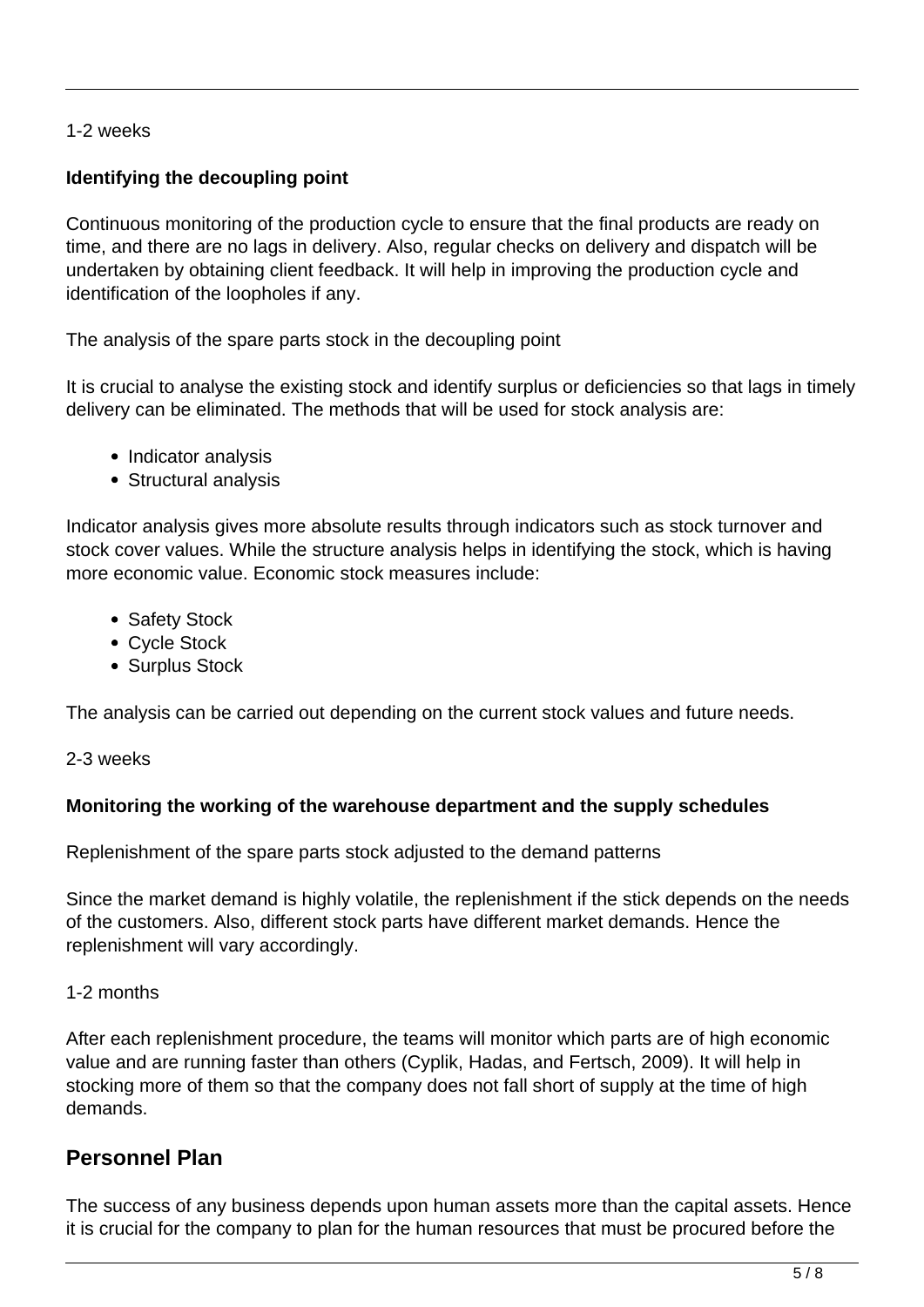commencement of business operations. The personnel planning is chiefly done with the core motto of increasing productivity and growing the business manageable with the help of expert professionals. This will also help in reducing operating expenses and boosting sales volume.

#### **Personnel plan stages**

#### **Estimating the human resource requirement**

The foremost task will be to determine the workforce that is required in the initial phases of business

#### 2 weeks

#### **Identifying the available resources**

After evaluating the human resources resource requirement, the next task is to identify the existing team and their abilities

1 week

#### **Determining the gap if any**

If the already existing workforce is less than the required, the company must plan to procure more human resources for the smooth functioning of the organization

2 weeks

#### **Recruiting and training new individuals**

If it is identified in the previous stage that more staff members are required, than the company will start recruiting new talented individuals who can help the company achieve its goals.

#### 4 weeks

It has been determined that the supply and trading business rely highly on the competencies of its sales team. Thus the company will be hiring proficient sales managers and executives who can look after both domestic and international sales.

The budget set for recruitment and planning is around 20000\$.

### **Financial Plan**

Since it is a start-up business, the initial investment will not be very huge. First of all, a market analysis will be done, and accordingly, the investment and costs & expenses will be determined.

#### **Financial Strategy:**

· The initial investment will be made at only \$100000. For which a minimum amount of debt will be taken.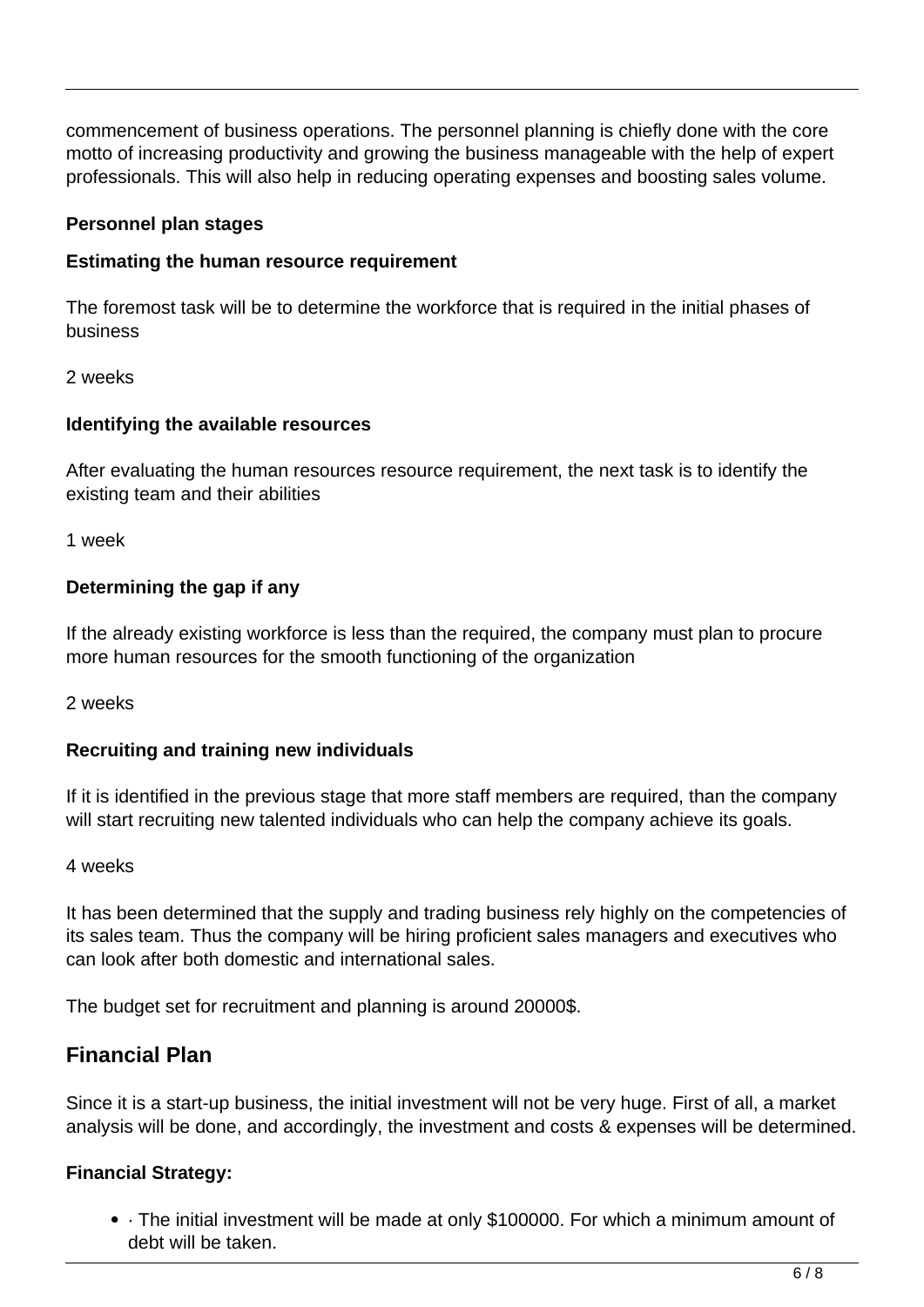- · More than 50 percent of the investment will be done through savings and owner's capital
- · Only about 20 percent of debts will be taken from financial institutions or banks.
- · Low-cost debt will be taken from other sources.
- · The company intends to take no profits untill long term debt has been settled.
- · The profit if remains after the debt payment in the initial years will be invested to finance the business growth through procurement of more inventory.
- · The major part of expenses will include, asset acquisition and salaries and depreciation of equipment.
- · The company plans to grow slowly and finance all its growth expenses through direct cash inflows.
- · Initially, the strategy will be to stabilize the business and growth. Later on, when the company establishes its strong market presence, then it will plan out strategies for exponential growth and high profitability.

# **Financial Planning Steps**

#### **Market analysis**

The first step of every entity is to perform a cost-benefit analysis. For this, it is necessary to know the market conditions and identify the probable sources of income. Thus the first step will be to extensively research market and identify potential sources. Comparing the costs and benefits of various available resources, one can find the best suitable alternative.

#### 4 months

#### **Evaluating the sources of investment**

After identifying the sources from which long term debt can be procured, it is necessary to evaluate the policies and long term trends so that the company does not have to pay huge interest amount.

#### 1 month

#### **Determining the low-cost sources**

Among the numerous available resources in the financial experts will determine the most feasible alternative which will redeem huge benefits at low costs.

2 months

#### **Selecting the best investment portfolio**

The most crucial step is to determine the resource portfolio (Svala, 2018). Thus the company, after an in-depth analysis, will opt only those resources which costs less and whose payback period is long so that the firm does not have to bear the unwanted financial burden.

#### 2-3 months